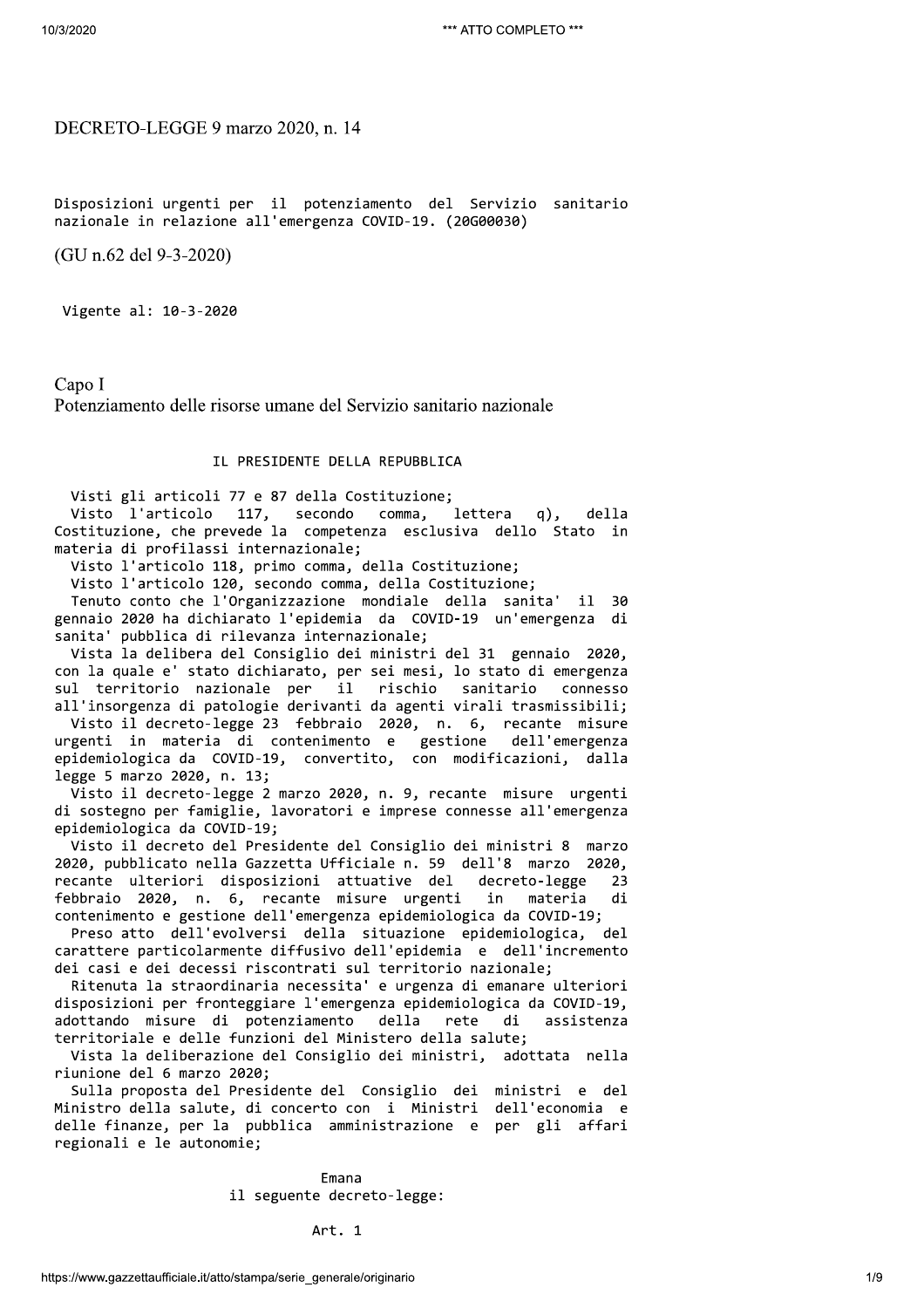Misure straordinarie per l'assunzione degli specializzandi e per il conferimento di incarichi di lavoro autonomo a personale sanitario

1. Al fine di far fronte alle esigenze straordinarie ed urgenti derivanti dalla diffusione del COVID-19 e di garantire i livelli nonche' essenziali di assistenza per assicurare sull'intero territorio nazionale un incremento dei posti letto per la terapia intensiva e sub intensiva necessari alla cura dei pazienti affetti dal predetto virus, le aziende e gli enti del Servizio sanitario nazionale, fino al perdurare dello stato di emergenza deliberato dal Consiglio dei ministri in data 31 gennaio 2020, possono:

a) procedere al reclutamento delle professioni sanitarie, come individuate dall'articolo 1 del decreto legislativo del Capo provvisorio dello Stato 13 settembre 1946, n. 233, e successive modificazioni e dalla legge 18 febbraio 1989, n. 56 e successive modificazioni, nonche' di medici specializzandi, iscritti all'ultimo e al penultimo anno di corso delle scuole di specializzazione, anche ove non collocati nelle graduatorie di cui all'articolo 1, comma 547, della legge 30 dicembre 2018, n. 145, conferendo incarichi di lavoro autonomo, anche di collaborazione coordinata e continuativa, di durata non superiore a sei mesi, prorogabili in ragione del perdurare dello stato di emergenza, sino al 2020, in deroga all'articolo 7 del decreto legislativo 30 marzo 2001, n. 165, e all'articolo 6 del decreto-legge 31 maggio 2010, n. 78, convertito, con modificazioni, dalla legge 30 luglio 2010, n. 122. I medici specializzandi restano iscritti alla scuola di specializzazione universitaria, e continuano a percepire il trattamento economico previsto dal contratto di specialistica, dagli formazione medico integrato emolumenti corrisposti per l'attivita' lavorativa svolta. Il periodo di attivita', svolto dai medici specializzandi esclusivamente durante lo stato di emergenza, e' riconosciuto ai fini del ciclo di studi che conduce al conseguimento del diploma di specializzazione. Le Universita', ferma restando la durata legale del corso, assicurano il recupero delle attivita' formative, teoriche e assistenziali, necessarie al raggiungimento degli obiettivi formativi previsti. I predetti incarichi, qualora necessario, possono essere conferiti anche in deroga ai vincoli previsti dalla legislazione vigente in materia di spesa di personale, nei limiti delle risorse complessivamente indicate per ciascuna regione con il decreto di cui all'articolo 17;

b) procedere alle assunzioni di cui all'articolo 1, comma 548-bis, della legge 30 dicembre 2018, n. 145, nei limiti e con le modalita' ivi previste anche per quanto riguarda il trattamento economico da riconoscere, anche in assenza dell'accordo quadro ivi previsto. Le assunzioni di cui alla presente lettera devono avvenire nell'ambito delle strutture accreditate della rete formativa e la relativa attivita' deve essere coerente con il progetto formativo deliberato dal consiglio della scuola di specializzazione.

2. I contratti di lavoro autonomo, stipulati in assenza dei presupposti di cui al comma 1 sono nulli di diritto. L'attivita' di lavoro prestata ai sensi del presente articolo per tutta la durata dello stato d'emergenza, integra il requisito dell'anzianita' lavorativa di cui all'articolo 20, comma 2, del decreto legislativo 25 maggio 2017, n. 75.

3. Gli incarichi di cui al presente articolo possono essere conferiti anche ai laureati in medicina e chirurgia, abilitati all'esercizio della professione medica e iscritti agli ordini professionali.

4. Le disposizioni di cui al comma 3 si applicano anche ai laureati in medicina e chirurgia, anche se privi della cittadinanza italiana, abilitati all'esercizio della professione medica secondo i rispettivi ordinamenti di appartenenza, previo riconoscimento del titolo.

5. In ogni caso sono fatti salvi, fermo quanto previsto dal comma 2, gli incarichi di cui ai commi 1, lettera a) conferiti, per le medesime finalita', dalle aziende e dagli enti del Servizio sanitario nazionale sino alla data di entrata in vigore  $de<sub>1</sub>$ presente decreto-legge, fermo il limite di durata ivi previsto.

6. Fino al 31 luglio 2020, al fine di far fronte alle esigenze straordinarie e urgenti derivanti dalla diffusione del COVID-19 e di garantire i livelli essenziali di assistenza, le regioni e le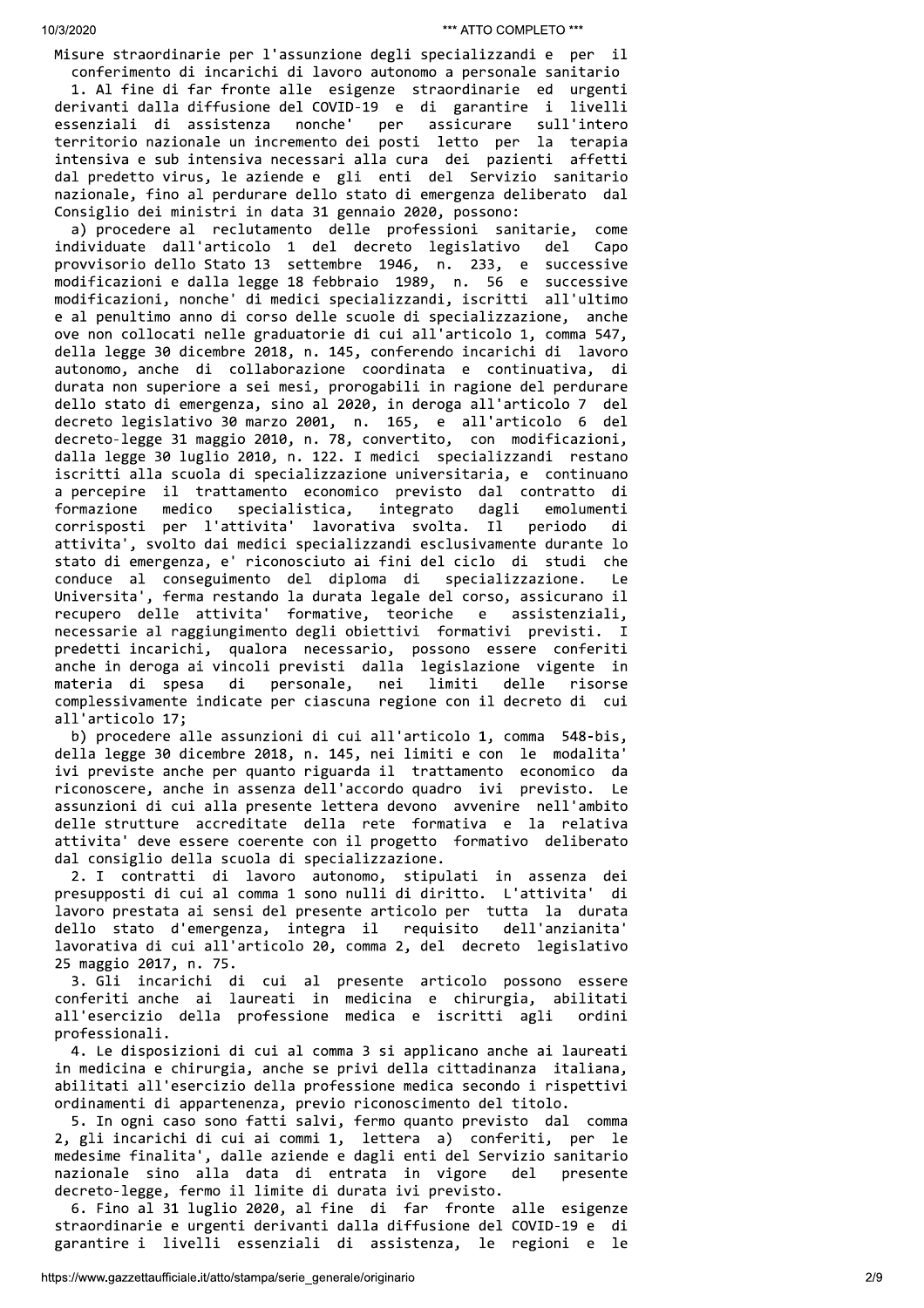province autonome di Trento e Bolzano, in deroga all'articolo 5, comma 9, del decreto-legge 6 luglio 2012, n. 95, convertito, con modificazioni, dalla legge 7 agosto 2012, n. 135, e all'articolo 7 del decreto legislativo 30 marzo 2001, n. 165, verificata l'impossibilita' di assumere personale, anche facendo ricorso agli idonei in graduatorie in vigore, possono conferire incarichi di lavoro autonomo, con durata non superiore ai sei mesi, e comunque entro il termine dello stato di emergenza a personale medico e a personale infermieristico, collocato in quiescenza, anche ove non iscritto al competente albo professionale in conseguenza del collocamento a riposo. I predetti incarichi, qualora necessario, possono essere conferiti anche in deroga ai vincoli previsti dalla legislazione vigente in materia di spesa di personale, nei limiti delle risorse complessivamente indicate per ciascuna regione con il decreto di cui all'articolo 17. Agli incarichi di cui al presente comma non si applica l'incumulabilita' tra redditi da lavoro autonomo e trattamento pensionistico di cui all'articolo 14, comma 3, del decreto-legge 28 gennaio 2019, n. 4, convertito, con modificazioni, dalla legge 28 marzo 2019, n. 26.

#### Art. 2

Misure urgenti per l'accesso del personale sanitario e dei medici al Servizio sanitario nazionale

1. Al fine di garantire l'erogazione delle prestazioni di assistenza sanitaria anche in ragione delle esigenze straordinarie ed urgenti derivanti dalla diffusione del COVID-19, le aziende e gli enti del Servizio sanitario nazionale, verificata l'impossibilita' di utilizzare personale gia' in servizio nonche' di ricorrere agli idonei collocati in graduatorie concorsuali in vigore, possono, durante la vigenza dello stato di emergenza di cui alla delibera del Consiglio dei ministri del 31 gennaio 2020, conferire incarichi individuali a tempo determinato, previo avviso pubblico, al personale possesso sanitario e ai medici dei requisiti in previsti dall'ordinamento per l'accesso alla dirigenza medica.

2. Gli incarichi di cui al comma 1 sono conferiti previa selezione, per titoli e colloquio orale, attraverso procedure comparative e hanno la durata di un anno e non sono rinnovabili. I predetti incarichi, qualora necessario, possono essere conferiti anche in deroga, limitatamente alla spesa gravante sull'esercizio 2020, ai vincoli previsti dalla legislazione vigente in materia di spesa di personale nei limiti delle risorse complessivamente indicate per ciascuna regione con il decreto di cui all'articolo 17. Per la spesa relativa all'esercizio 2021 si provvede nei limiti previsti dalla legislazione vigente in materia di spesa di personale.

3. Le attivita' professionali svolte ai sensi dei commi 1 e 2 costituiscono titoli preferenziali nelle procedure concorsuali per l'assunzione presso le aziende e gli enti del Servizio sanitario nazionale.

4. Limitatamente alla sola seconda sessione dell'anno accademico 2018/2019, nelle regioni e nelle province autonome per le quali sia disposta, ai sensi dell'articolo 3 del decreto-legge n. 6 del 2020, la sospensione delle attivita' di formazione superiore, l'esame finale dei corsi di laurea afferenti alle classi delle lauree nelle professioni sanitarie infermieristiche (L/SNT1), di cui all'articolo 6 del decreto legislativo 30 dicembre 1992, n. 502, puo' essere svolto con modalita' a distanza e la prova pratica si svolge, previa certificazione delle competenze acquisite a seguito del tirocinio pratico svolto durante i rispettivi corsi di studio, secondo le indicazioni di cui al punto 2 della circolare del Ministero della salute e del Ministero dell'istruzione, dell'universita' e della ricerca del 30 settembre 2016.

#### Art. 3

Rideterminazione dei piani di fabbisogno del personale delle aziende e degli enti del SSN

1. Per le finalita' e gli effetti delle disposizioni di cui all'articolo 1 e all'articolo 2 del presente decreto, le regioni https://www.gazzettaufficiale.it/atto/stampa/serie\_generale/originario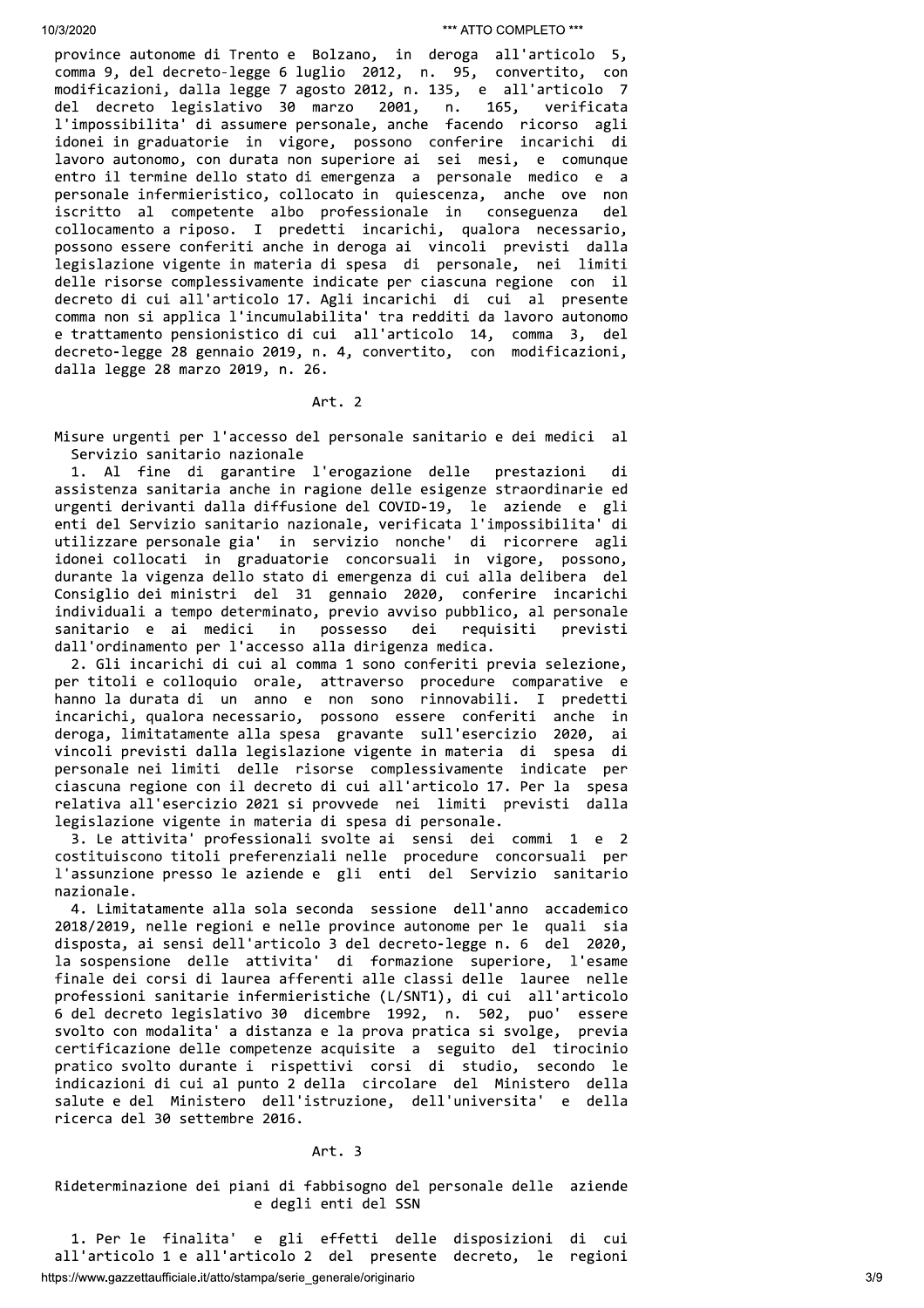procedono alla rideterminazione dei piani di fabbisogno del. personale, ai sensi dell'articolo 6, comma 1, del decreto legislativo 30 marzo 2001, n. 165.

#### Art. 4

### Misure urgenti per il reclutamento dei medici di medicina generale e dei pediatri di libera scelta

1. Per la durata dell'emergenza epidemiologica da COVID-19, come stabilito dalla delibera del Consiglio dei ministri del 31 gennaio 2020, al medico iscritto al corso di formazione in medicina generale e' consentita l'instaurazione di rapporto convenzionale a tempo determinato con il Servizio sanitario nazionale. Le ore di attivita' svolte dai suddetti medici dovranno essere considerate a tutti gli effetti quali attivita' pratiche, da computarsi nel monte ore complessivo, previsto dall'articolo 26, comma 1, del decreto legislativo 17 agosto 1999, n. 368.

2. Per la durata dell'emergenza epidemiologica da COVID-19, come stabilito dalla delibera del Consiglio dei ministri del 31 gennaio 2020, i laureati in medicina e chirurgia abilitati, anche durante la loro iscrizione ai corsi di specializzazione o ai corsi di formazione specifica in medicina generale, possono assumere incarichi provvisori o di sostituzione di medici di medicina generale convenzionati con il Servizio sanitario nazionale ed essere iscritti negli elenchi della guardia medica e della guardia medica turistica e occupati fino alla fine della durata dello stato di emergenza. Le ore di attivita' svolte dai suddetti medici dovranno essere considerate a tutti gli effetti quali attivita' pratiche, da computarsi nel monte ore  $1,$ complessivo previsto dall'articolo 26, comma del decreto legislativo 17 agosto 1999, n. 368. In caso di assunzione di incarico provvisorio che comporti una assegnazione di un numero di assistiti superiore a 650, l'erogazione della borsa di studio e' sospesa. Il periodo di attivita', svolto dai medici specializzandi esclusivamente durante lo stato di emergenza, e' riconosciuto ai fini del ciclo di studi che conduce al conseguimento del diploma di specializzazione. Le universita', ferma restando la durata legale del corso, assicurano il recupero delle attivita' formative, teoriche e assistenziali, necessarie al raggiungimento degli obiettivi formativi previsti.

3. Per la durata dell'emergenza epidemiologica da COVID-19, come stabilito dalla delibera del Consiglio dei ministri del 31 gennaio 2020, le disposizioni di cui agli articoli 11 e 12 del decreto del Ministro della salute 7 marzo 2006, pubblicato nella Gazzetta Ufficiale n. 60 del 13 marzo 2006, si intendono integrate con disposizioni di cui ai commi 1 e 2.

4. Per la durata dell'emergenza epidemiologica da COVID-19, i medici iscritti al corso di specializzazione in pediatria, durante il percorso formativo possono assumere incarichi provvisori o di sostituzione di pediatri di libera scelta convenzionati con il Servizio sanitario nazionale. Il periodo di attivita', svolto dai medici specializzandi esclusivamente durante lo stato di emergenza, riconosciuto ai fini del ciclo di studi che conduce  $e^{\prime}$ al. conseguimento del diploma di specializzazione. Le Universita', ferma restando la durata legale del corso, assicurano il recupero delle attivita' formative, teoriche e assistenziali, necessarie  $a1$ raggiungimento degli obiettivi formativi previsti.

#### Art. 5

### Incremento delle ore della specialistica ambulatoriale

1. Le aziende sanitarie locali e gli enti del Servizio sanitario nazionale possono procedere per l'anno 2020 ad un aumento del monte ore della specialistica ambulatoriale convenzionata interna, ai sensi del decreto legislativo 30 dicembre 1992, n. 502, con ore aggiuntive da assegnare nel rispetto dell'Accordo Collettivo Nazionale vigente, nel limite di spesa pari a 6 milioni di euro.

Art. 6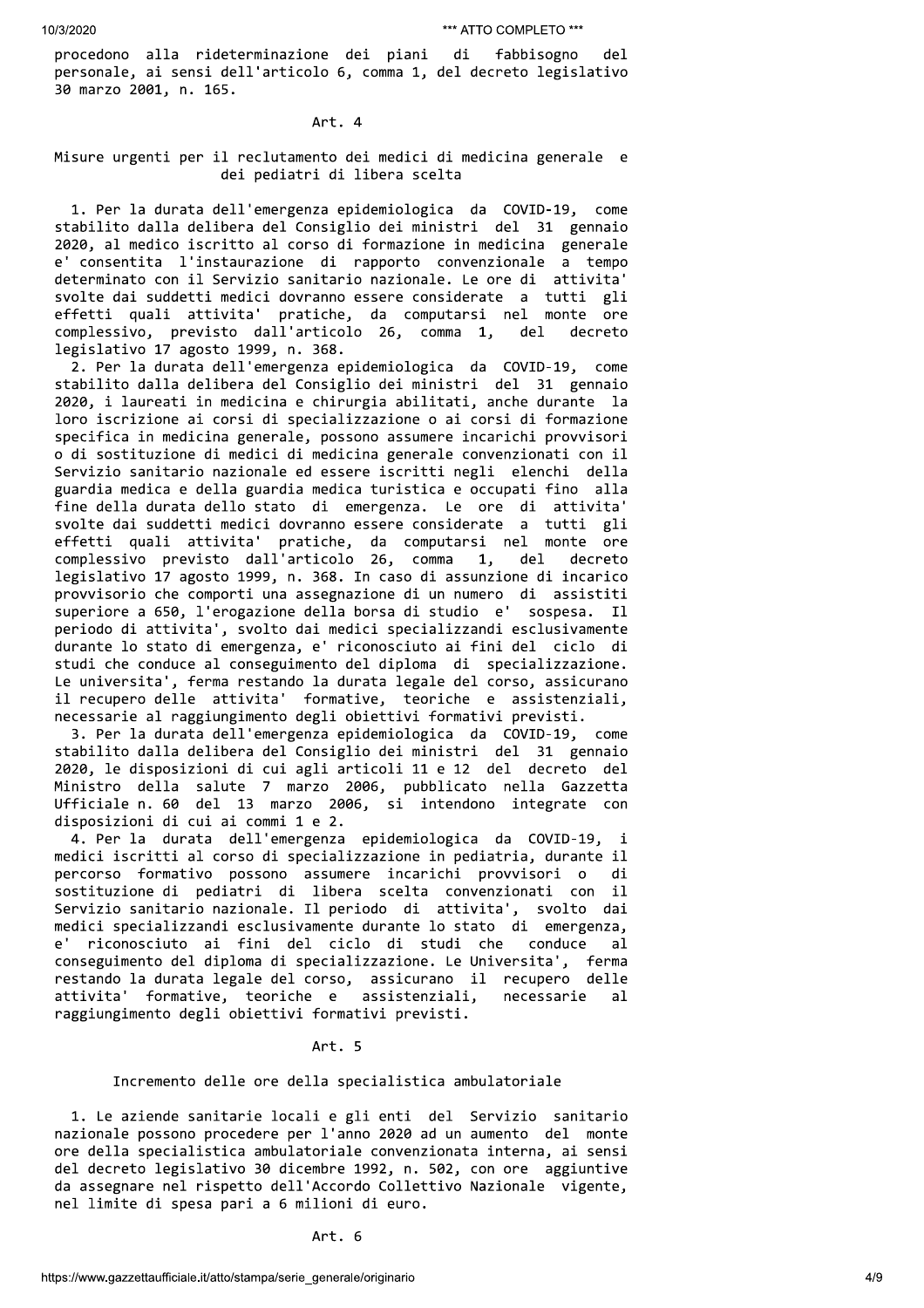#### Disposizioni urgenti in materia di volontariato

1. Per fronteggiare l'emergenza epidemiologica da COVID-19, per il periodo della durata emergenziale, come stabilito dalla delibera del Consiglio dei ministri del 31 gennaio 2020, non si applica il regime di incompatibilita' di cui all'articolo 17, comma 5, del decreto legislativo 3 luglio 2017, n. 117.

#### Art. 7

#### Sorveglianza sanitaria

1. La disposizione di cui all'articolo 1, comma 2, lettera h), del decreto-legge 23 febbraio 2020, n. 6, non si applica agli operatori sanitari e a quelli dei servizi pubblici essenziali che vengono sottoposti a sorveglianza. I medesimi operatori sospendono l'attivita' nel caso di sintomatologia respiratoria o esito positivo per COVID-19.

## Capo II

Potenziamento delle reti assistenziali

### Art. 8

#### Unita' speciali di continuita' assistenziale

1. Al fine di consentire al medico di medicina generale o al pediatra di libera scelta o al medico di continuita' assistenziale di garantire l'attivita' assistenziale ordinaria, le regioni e le province autonome di Trento e Bolzano istituiscono, entro dieci giorni dall'entrata in vigore del presente decreto, presso una sede di continuita' assistenziale gia' esistente una unita' speciale ogni 50.000 abitanti per la gestione domiciliare dei pazienti affetti da COVID-19 che non necessitano di ricovero ospedaliero. L'unita' speciale e' costituita da un numero di medici pari a quelli gia' presenti nella sede di continuita' assistenziale prescelta. Possono far parte dell'unita' speciale: i medici titolari o supplenti di continuita' assistenziale; i medici che frequentano il corso di formazione specifica in medicina generale; in via residuale, i laureati in medicina e chirurgia abilitati e iscritti all'ordine di competenza. L'unita' speciale e' attiva sette giorni su sette, dalle ore 8.00 alle ore 20.00, e ai medici per le attivita' svolte nell'ambito della stessa e' riconosciuto un compenso lordo di 40 euro ad ora.

2. Il medico di medicina generale o il pediatra di libera scelta o il medico di continuita' assistenziale comunicano all'unita' speciale di cui al comma 1, a seguito del triage telefonico, il nominativo e l'indirizzo dei pazienti di cui al comma 1. I medici dell'unita' speciale per lo svolgimento delle specifiche attivita' devono essere dotati di ricettario del Servizio sanitario nazionale, di idonei dispositivi di protezione individuale e seguire tutte le procedure gia' all'uopo prescritte.

3. Il triage per i pazienti che si recano autonomamente in pronto soccorso dovra' avvenire in un ambiente diverso e separato dai locali adibiti all'accettazione del medesimo pronto soccorso, al fine di consentire alle strutture sanitarie di svolgere al contempo le ordinarie attivita' assistenziali.

4. Le disposizioni del presente articolo sono limitate alla durata dello stato di emergenza epidemiologica da COVID-19, come stabilito dalla delibera del Consiglio dei ministri del 31 gennaio 2020.

#### Art. 9

#### Assistenza a persone e alunni con disabilita'

1. Durante la sospensione del servizio scolastico e per tutta la sua durata, gli enti locali possono fornire, tenuto conto del personale disponibile, anche impiegato presso terzi titolari di concessioni, convenzioni o che abbiano sottoscritto contratti di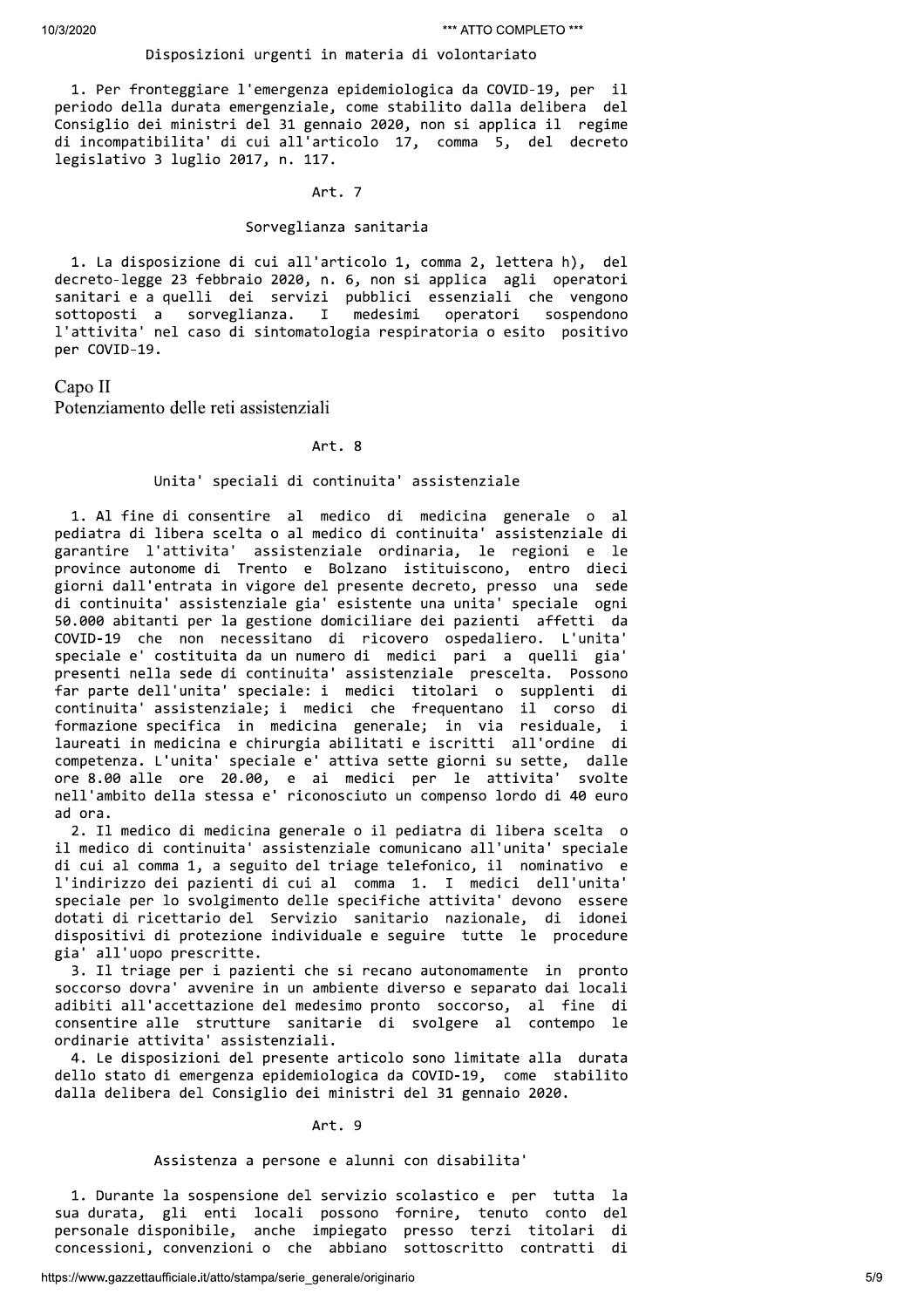servizio con enti locali medesimi, l'assistenza agli alunni con disabilita' mediante erogazione di prestazioni individuali domiciliari, finalizzate al sostegno nella fruizione delle attivita' didattiche a distanza previste all'articolo 2, comma 1, lettera m), e alla realizzazione delle azioni previste all'articolo 3, comma 1, lettera g), del decreto del Presidente del Consiglio dei ministri 8 marzo 2020, pubblicato nella Gazzetta Ufficiale n. 59 dell'8 marzo 2020, impiegando i medesimi operatori e i fondi ordinari destinati a tale finalita', alle stesse condizioni assicurative sinora previste.

2. Le regioni e le province autonome di Trento e Bolzano hanno facolta' di istituire, entro dieci giorni dall'entrata in vigore del presente decreto, unita' speciali atte a garantire l'erogazione di prestazioni sanitarie e socio-sanitarie a domicilio in favore di persone con disabilita' che presentino condizione di fragilita' o di comorbilita' tali da renderle soggette a rischio nella frequentazione dei centri diurni per persone con disabilita'.

3. Alle disposizioni di cui al presente articolo si provvede a valere sulle risorse disponibili a legislazione vigente e comunque senza nuovi o maggiori oneri a carico della finanza pubblica.

#### Art. 10

#### Disposizioni per garantire l'utilizzo di dispositivi medici per ossigenoterapia

1. Con decreto del Ministro della salute, di concerto con il Ministro dell'economia e delle finanze, sentite la federazione dei farmacisti titolari di farmacie private nonche' la federazione nazionale delle farmacie comunali, adottato, d'intesa con  $1a$ Conferenza permanente per i rapporti tra lo Stato, le regioni e le provincie autonome, entro il 31 luglio 2020, sono definite le modalita' con cui si rende disponibile sul territorio nazionale, attraverso le strutture sanitarie individuate dalle regioni ovvero, in via sperimentale fino all'anno 2022 mediante la rete delle<br>farmacie dei servizi, la fornitura di ossigeno e la ricarica dei presidi portatili, che ai sensi delle vigenti disposizioni in materia, garantiscono l'ossigenoterapia. Il decreto di cui  $a<sup>1</sup>$ presente comma e' finalizzato, altresi', ad individuare le specifiche modalita' tecniche idonee a permettere la ricarica dei presidi citati in modo uniforme sul territorio nazionale, nonche' le modalita' con cui le aziende sanitarie operano il censimento dei pazienti che necessitano di terapia ai sensi del presente comma.

2. Nelle more dell'adozione del decreto di cui al comma 1 e in ragione dell'emergenza COVID-19, come stabilito dalla delibera del Consiglio dei ministri del 31 gennaio 2020, il Ministro della salute puo' provvedere con ordinanza ai sensi dell'articolo 32, comma 1, della legge 23 dicembre 1978, n. 833.

3. Le disposizioni di cui al presente articolo sono attuate mediante le risorse strumentali, umane e finanziarie previste dalla legislazione vigente, nel rispetto del limite di finanziamento di cui all'articolo 1, commi 406 e 406-ter, della legge 27 dicembre 2017, n. 205, e non determinano nuovi o maggiori oneri per la finanza pubblica.

Capo III

Incentivi per la produzione di dispositivi medici e misure di semplificazione per l'acquisto

#### Art. 11

#### Misure di semplificazione per l'acquisto di dispositivi medici

1. Al fine di conseguire la tempestiva acquisizione dei dispositivi di protezione individuale e medicali necessari per fronteggiare l'emergenza epidemiologica COVID-19 di cui alla delibera  $de<sub>1</sub>$ Consiglio dei ministri del 31 gennaio 2020, il Dipartimento della protezione civile della Presidenza del Consiglio dei ministri e' autorizzato all'apertura di apposito conto corrente bancario per consentire la celere regolazione delle transazioni che richiedono il pagamento immediato o anticipato delle forniture.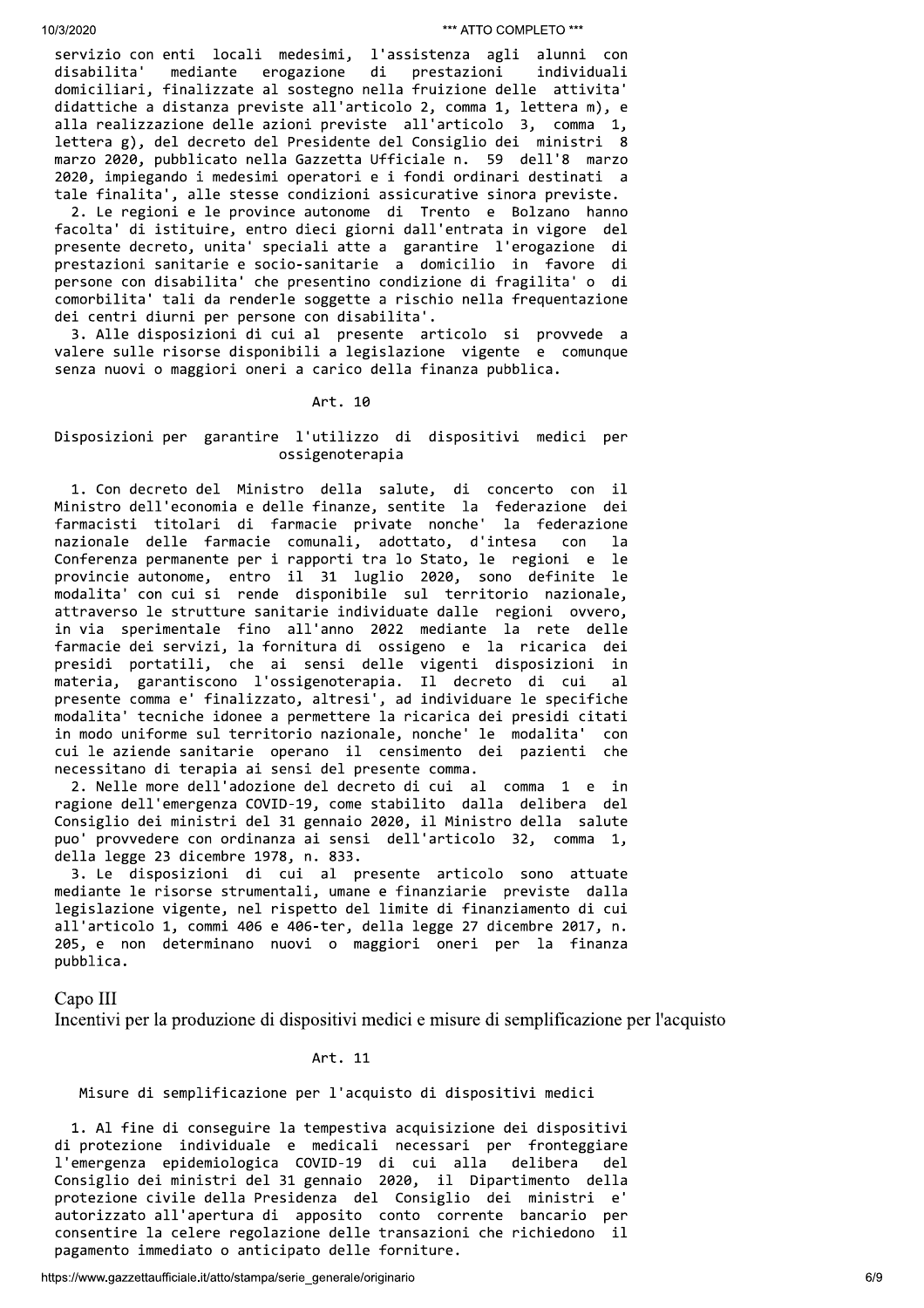2. Al conto corrente di cui al comma 1 ed alle risorse ivi esistenti si applica l'articolo 27, commi 7 e 8, del decreto legislativo 2 gennaio 2018, n. 1.

3. In relazione ai contratti relativi all'acquisto dei dispositivi di cui al comma 1, nonche' per ogni altro atto negoziale conseguente alla urgente necessita' di far fronte all'emergenza di cui allo stesso comma 1, posto in essere dal Dipartimento della protezione civile della Presidenza del Consiglio dei ministri e dai soggetti attuatori, non si applica l'articolo 29 del Decreto del Presidente del Consiglio dei ministri 22 novembre 2010, recante «Disciplina dell'autonomia finanziaria e contabile della Presidenza del Consiglio dei ministri», e tutti tali atti sono altresi' sottratti al controllo della Corte dei conti. Per gli stessi atti la responsabilita' contabile e amministrativa e' comunque limitata ai soli casi in cui sia stato accertato il dolo del funzionario o dell'agente che li ha posti in essere o che vi ha dato esecuzione. Gli atti di cui al efficaci, presente comma sono immediatamente e definitivamente esecutivi ed esecutori, non appena posti in essere.

#### Art. 12

Disposizioni per l'acquisto di dispositivi di assistenza ventilatoria

1. Al fine di incrementare la disponibilita' di dispositivi per il potenziamento dei reparti di terapia intensiva necessari  $a11a$ gestione dei pazienti critici affetti dal virus COVID-19,  $11$ Dipartimento della protezione civile, per il tramite dei Soggetto attuatore CONSIP S.p.A., nominato con decreto  $de1$ Capo  $de<sub>1</sub>$ Dipartimento della protezione civile del 5 marzo 2020, rep. n. 741. e' autorizzato ad acquistare con le procedure di cui all'articolo 34 del decreto-legge 2 marzo 2020, n. 9, e comunque anche in deroga ai limiti di cui all'articolo 163, comma 8, del decreto legislativo 18 aprile 2016, n. 50, cinquemila impianti di ventilazione assistita e i relativi materiali indispensabili per  $i1$ funzionamento dei ventilatori.

2. Per l'attuazione del comma 1 e' autorizzata la spesa di 185 milioni di euro per l'anno 2020 al cui onere si provvede a valere sul fondo per le emergenze nazionali di cui all'articolo 44, comma 1, del decreto legislativo 2 gennaio 2018, n. 1.

Capo IV

Altre disposizioni

## Art. 13

Attuazione degli adempimenti previsti per il sistema sanitario

1. Al fine di impiegare il personale sanitario delle strutture pubbliche o private prioritariamente nella gestione dell'emergenza, le regioni e le province autonome possono rimodulare o sospendere le attivita' di ricovero e ambulatoriali differibili e non urgenti, ivi incluse quelle erogate in regime di libera professione intramuraria.

2. Agli esercenti le professioni sanitarie, impegnati a far fronte alla gestione dell'emergenza epidemiologica da COVID-19, ai sensi dell'articolo 17, paragrafo 2, ultimo periodo, della direttiva 2003/88/CE del Parlamento europeo e del Consiglio, non si applicano le disposizioni sui limiti massimi di orario di lavoro prescritti dai CCNL di settore, a condizione che venga loro concessa una protezione appropriata, secondo modalita' individuate mediante accordo quadro nazionale, sentite le rappresentanze sindacali unitarie  $\epsilon$ 1e organizzazioni sindacali maggiormente rappresentative.

#### Art. 14

Disposizioni sul trattamento dei dati personali ne1 contesto emergenziale

1. Fino al termine dello stato di emergenza deliberato dal Consiglio dei ministri in data 31 gennaio 2020, per motivi di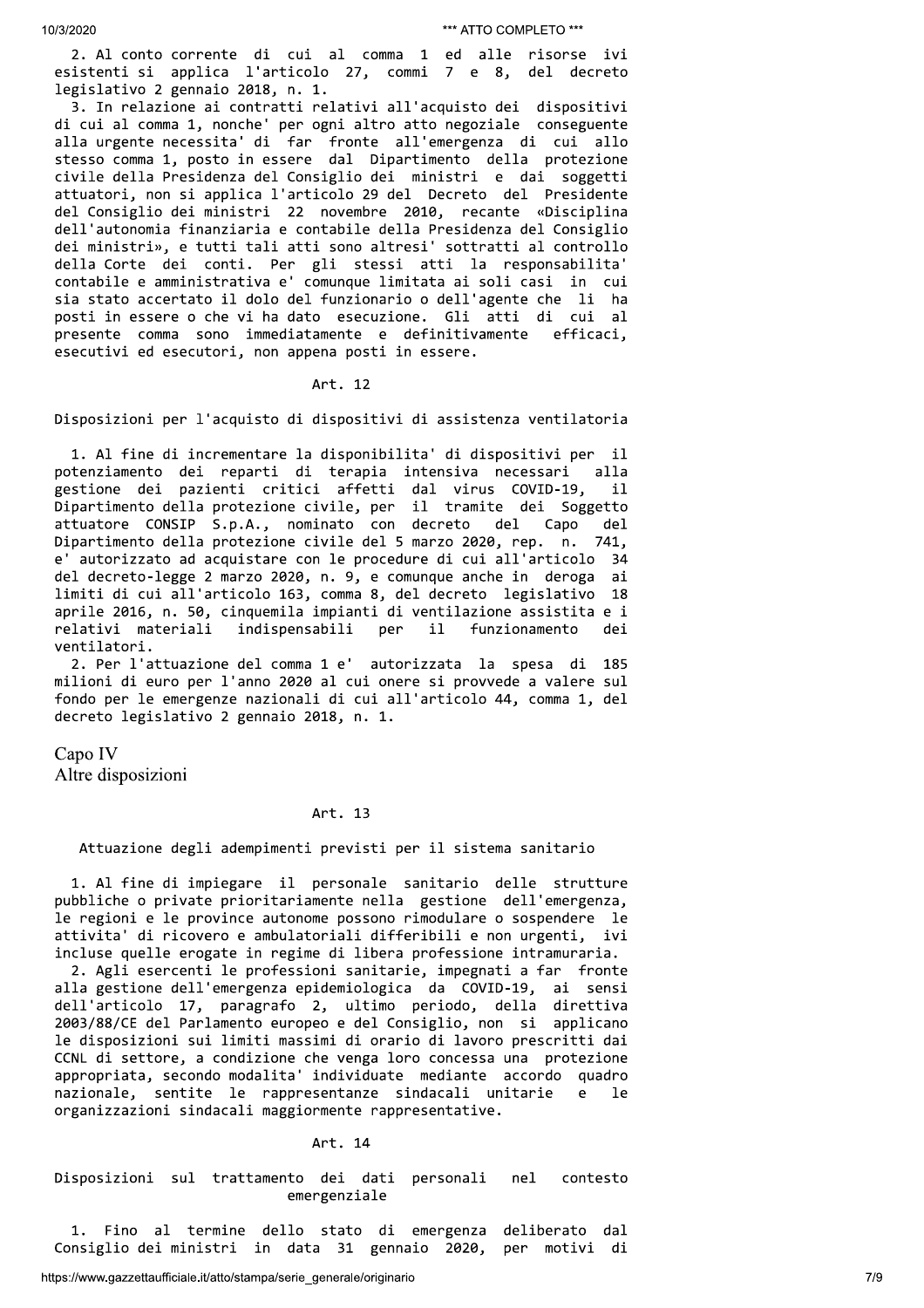interesse pubblico nel settore della sanita' pubblica e, in particolare, per garantire la protezione dall'emergenza sanitaria a carattere transfrontaliero determinata dalla diffusione del COVID-19 mediante adeguate misure di profilassi, nonche' per assicurare la diagnosi e l'assistenza sanitaria dei contagiati ovvero la gestione emergenziale del Servizio sanitario nazionale, nel rispetto dell'articolo 9, paragrafo 2, lettere g), h) e i), e dell'articolo 10 del regolamento (UE) 2016/679 del Parlamento europeo e del Consiglio del 27 aprile 2016, nonche' dell'articolo 2-sexies, comma 2, lettere t) e u), del decreto legislativo 30 giugno 2003, n. 196, i soggetti operanti nel Servizio nazionale di protezione civile, di cui agli articoli 4 e 13 del decreto legislativo 2 gennaio 2018, n. 1, e i soggetti attuatori di cui all'articolo 1 dell'ordinanza del Capo del Dipartimento della protezione civile 3 febbraio 2020, n. 630, nonche' gli uffici del Ministero della salute e dell'Istituto Superiore di Sanita', le strutture pubbliche e private che operano nell'ambito del Servizio sanitario nazionale e i soggetti deputati a monitorare e a garantire l'esecuzione delle misure disposte ai sensi dell'articolo 3 del decreto-legge 23 febbraio 2020, n. 6, convertito,  $con$ modificazioni, dalla legge 5 marzo 2020, n. 13, anche allo scopo di assicurare la piu' efficace gestione dei flussi e dell'interscambio di dati personali, possono effettuare trattamenti, ivi inclusa la comunicazione tra loro, dei dati personali, anche relativi agli articoli 9 e 10 del regolamento (UE) 2016/679, che risultino necessari all'espletamento delle funzioni attribuitegli nell'ambito dell'emergenza determinata dal diffondersi del COVID-19.

2. La comunicazione dei dati personali a soggetti pubblici e privati, diversi da quelli di cui al comma 1, nonche' la diffusione dei dati personali diversi da quelli di cui agli articoli 9 e 10 del regolamento (UE) 2016/679, e' effettuata, nei casi in cui risulti indispensabile ai fini dello svolgimento delle attivita' connesse alla gestione dell'emergenza sanitaria in atto.

3. I trattamenti di dati personali di cui ai commi 1 e 2 sono effettuati nel rispetto dei principi di cui all'articolo 5 del citato regolamento (UE) 2016/679, adottando misure appropriate a tutela dei diritti e delle liberta' degli interessati.

4. Avuto riguardo alla necessita' di contemperare le esigenze di gestione dell'emergenza sanitaria in atto con quella afferente alla salvaguardia della riservatezza degli interessati, i soggetti di cui al comma 1 possono conferire le autorizzazioni di cui all'articolo 2-quaterdecies del decreto legislativo 30 giugno 2003, n. 196, modalita' semplificate, anche oralmente.

5. Nel contesto emergenziale in atto, ai sensi dell'articolo 23, paragrafo 1, lettera e), del menzionato regolamento (UE) 2016/679, fermo restando quanto disposto dall'articolo 82 del decreto legislativo 30 giugno 2003, n. 196, i soggetti di cui al comma 1 possono omettere l'informativa di cui all'articolo 13 del medesimo fornire informativa semplificata, regolamento o una previa comunicazione orale agli interessati della limitazione.

6. Al termine dello stato di emergenza di cui alla delibera del Consiglio dei ministri del 31 gennaio 2020, i soggetti di cui al comma 1 adottano misure idonee a ricondurre i trattamenti di dati personali effettuati nel contesto dell'emergenza, all'ambito delle ordinarie competenze e delle regole che disciplinano i trattamenti di dati personali.

#### Art. 15

### Sanzioni amministrative

1. All'articolo 3, comma 4, del decreto-legge 23 febbraio 2020, n. 6, e' aggiunto, in fine, il seguente periodo: «Salva l'applicazione delle sanzioni penali ove il fatto costituisca reato, la violazione degli obblighi imposti dalle misure di cui al comma 1 a carico dei gestori di pubblici esercizi o di attivita' commerciali e' sanzionata altresi' con la chiusura dell'esercizio o dell'attivita' da 5 a 30 giorni. La violazione e' accertata ai sensi della legge 24 novembre 1981, n. 689, e la sanzione e' irrogata dal Prefetto».